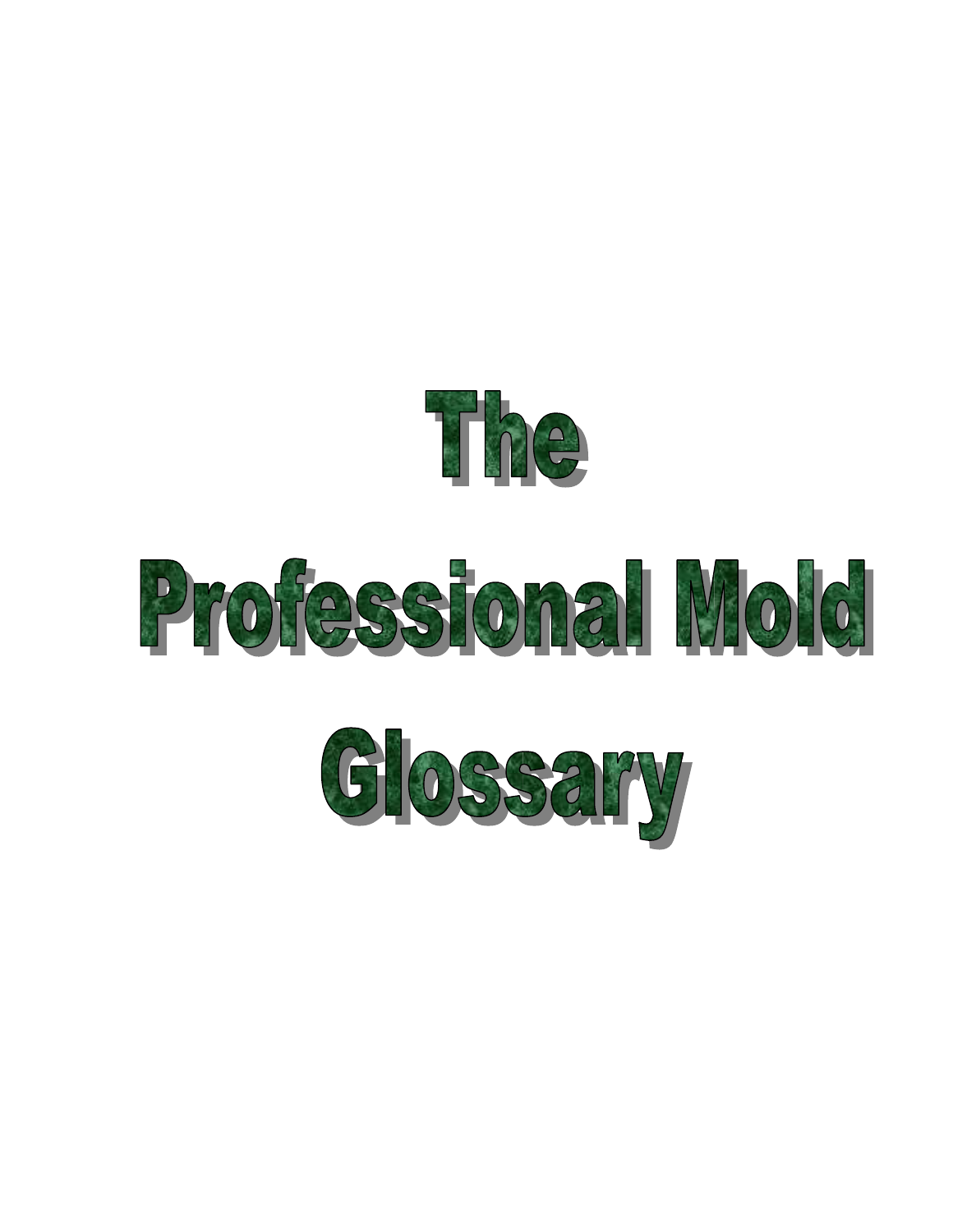#### *A*

**Absidia sp**. - A zygomycete fungus which is considered common to the indoor environment. Reported to be allergenic. May cause mucorosis in immune compromised individuals. The sites of infection are the lung, nasal sinus, brain, eye, and skin. Infection may have multiple sites. Absidia cormbifera has been an invasive infection agent in AIDS and neutropenic patients, as well as, agents of bovine mycotic abortions, and feline subcutaneous abscesses. Acremonium species may be confused with Fusarium species that primarily produce microconidia in culture. Fusarium genera are generally much more rapid growers and produce more aerial mycelium.

**Acremonium sp**. (Cephalosporium sp.) - Reported to be allergenic. Can produce a trichothecene toxin which is toxic if ingested. It was the primary fungus identified in at least two houses where the occupant complaints were nausea, vomiting, and diarrhea. Asexual state of Emericellopsis sp., Chaetomium sp., and Nectripsis sp. It can produce mycetomas, infections of the nails, onychomycosis, corneal ulcers, eumycotic mycetoma, endophthalmitis, meningitis, and endocarditis.

**Acrodontium salmoneum** - Reported to be a fairly common airborne fungus and is considered to be allergenic. Can produce a trichothecene toxin which is toxic if ingested. It was the primary fungus identified in at least two houses where the occupant complaints were nausea, vomiting, and diarrhea. It can produce mycetomas, infections of the nails, onychomycosis, corneal ulcers, eumycotic mycetoma, endophthalmitis, meningitis, and endocarditis. It is the asexual state of Emericellopsis sp., Chaetomium sp., and Nectripsis sp.

**Alternaria sp**. - Extremely widespread and ubiquitous. Outdoors it may be isolated from samples of soil, seeds, and plants. It is commonly found in outdoor samples. It is often found in carpets, textiles, and on horizontal surfaces in building interiors. Often found on window frames. The species Alternaria alternata is capable of producing tenuazonic acid and other toxic metabolites which may be associated with disease in humans or animals. Alternaria produces large spores having sizes between 20 - 200 microns in length and 7 - 18 microns in width, suggesing that the spores from this fungi are deposited in the nose, mouth, and upper respiratory tract. It may be related to bakers asthma. It has been associated with hypersensitivity pneumoniti, sinusitis, deratomycosis, onychomycosis, subcutaneous phaeohyphomycosis, and invasive infection. Common cause of extrinsic asthma (immediate-type hypersensitivity: type I). Acute symptoms include edema and bronchiospasms, chronic cases may develop pulmonary emphysema.

**Aphanoascus fulvescens** - Extremely widespread in soil, animal skin scrapings, and dung. Is often associated with birds nests and feathers. Should be considered an allergen. This fungus has also been documented in skin infections. No toxic related diseases are of record to date.

**Apophysomyces elegans** - Extremely widespread in soil and decaying vegetation. Should be considered an allergen. This fungus has also been documented in various zygomycosis including necrotizing fascitis, osteomyelitis, and angioinvasion. Most cases are acquired through the tramatic implantation of the fungus. No toxic related diseases are of record to date.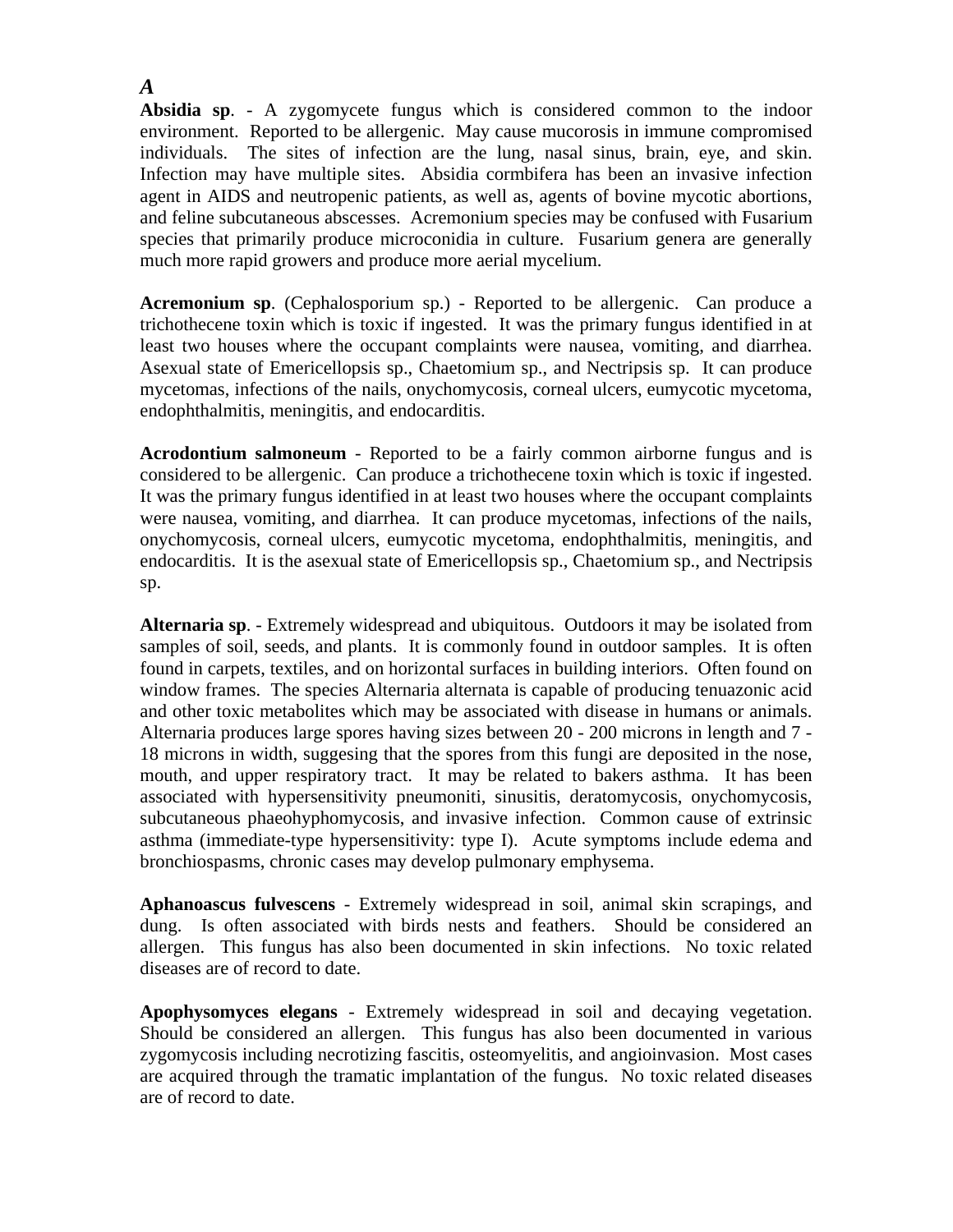**Arthrinium phaeospermum** - Widespread saprophyte on dead plant material, particularly swampy grasses. Should be considered an allergen. This fungus has also been documented in various subcutaneous infections. No toxic related diseases are of record to date.

**Arthrographis spp**. - Extremely widespread in soil and decaying vegetation. Arthrographis cuboidea and A. kalrae should be considered to be allergens. A kalrae has been documented in onychomycosis and has been recovered from the skin, nails, and respiratory sites but has not been established as an etiological agent. No toxic related diseases are of record to date.

**Ascomycete**. - One of the major classes of fungal organisms. This class contains the the"sac fungi" and yeasts. Some ascomycete spores can be identified by spore morphology, however; some care should be excersised with regard to specific identification. Many ascomycete spores are reported to be allergenic.

**Aspergillus sp**. - A genus of fungi containing approximately 150 recognized species. Members of this genus have been recovered from a variety of habitats, but are especially common as saprophytes on decaying vegetation, soils, stored food, feed products in tropical and subtropical regions. Some species are parasitic on insects, plants and animals, including man. Species within this genus have reported Aw's (water activities) between 0.75 - 0.82. All of the species contained in this genus should be considered allergenic. Various Aspergillus species are a common cause of extrinsic asthma (immediate-type hypersensitivity: type I). Acute symptoms include edema and bronchiospasms. Chronic cases may develop pulmonary emphysema. Members of this genus are reported to cause a variety of opportunistic infections of the ears and eyes. Sever pulmonary infections may also occur. Many species produce mycotoxins which may be associated with disease in humans and other animals. Toxin production is dependent on the species or a strain within a species and on the food source for the fungus. Some of these toxins have been found to be carcinogenic in animal species. Several toxins are considered potential human carcinogens.

**Aspergillus alliaceus**- This species is not commonly reported from nature and is not considered common to indoor environments. It has been isolated from soils in desert areas, grassland or cultivated soils, cacti, onion, and garlic bulbs. This fungus should be considered allergenic. No toxic or invasive diseases have been documented to date.

**Aspergillus auricomus**- This species was originally isolated from an aqueous solution of potassium iodidie. It has also been isolated from cottonseed in Arizona. This species is not considered common to indoor environments. This fungus should be considered allergenic. No toxic or invasive diseases have been documented to date.

**Aspergillus caespitosus** - This species is not considered common to indoor environments. It has been predominantly isolated from soils but has also been isolated from sugarcane bagesse. This fungus should be considered allergenic. No toxic or invasive diseases have been documented to date.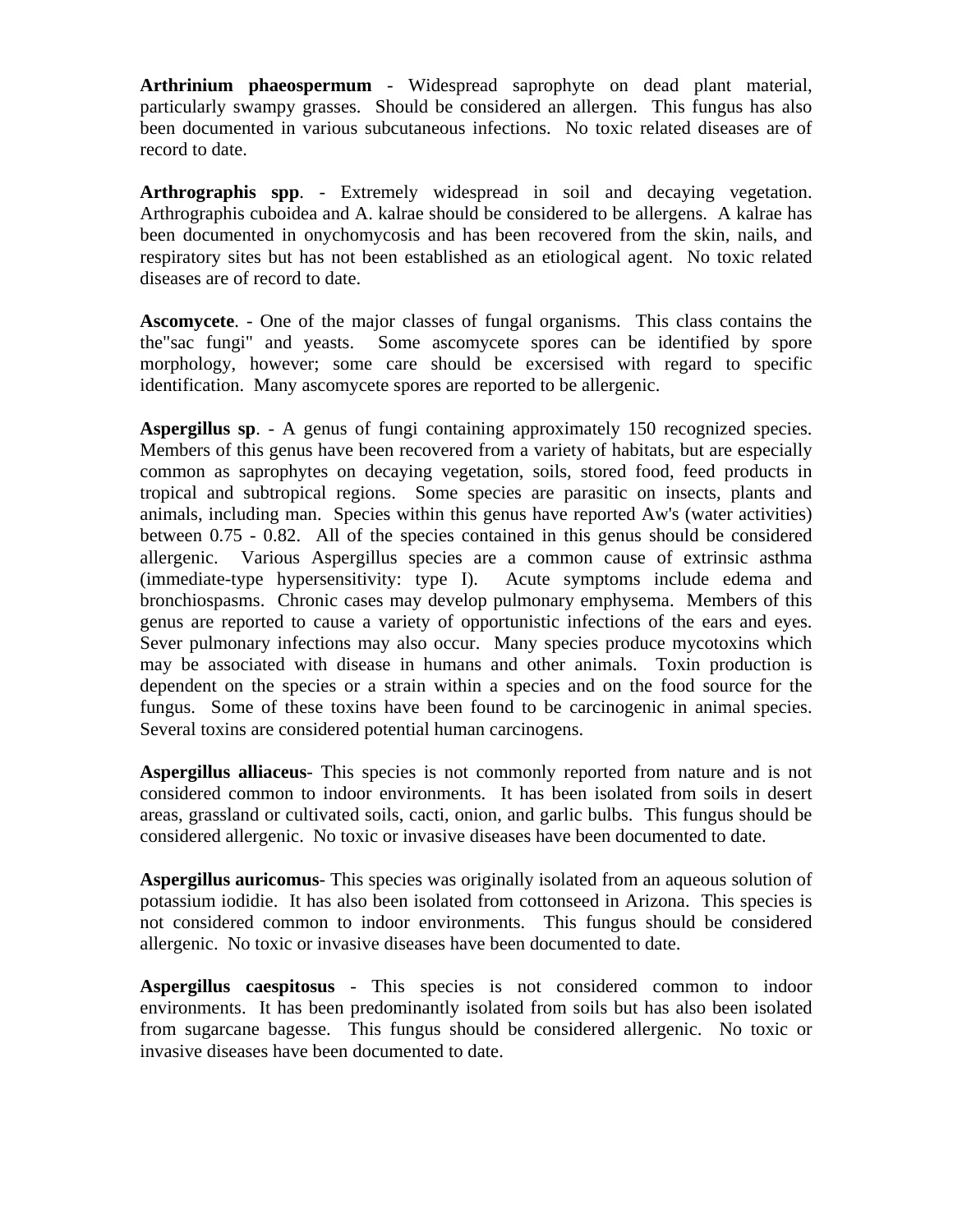**Aspergillus caesiellus** - This species is not considered common to indoor environments. It has been predominantly isolated from soils. This fungus should be considered allergenic. No toxic diseases have been documented to date. This species has been reported as an opportunistic pathogen.

**Aspergillus candidus** - This species considered common to indoor environments. It occurs predominantely in tropical and subtropical regions in stored foods and feedstuffs such as wheat, corn, barely, sorghum, rice, peanuts, dried macaroni and spaghetti, refrigerated dough products, and flour. It has also been isolated from soils. It has an Aw (water activity) of 0.75 and Conidia (spores) dimensions 2.5-4 microns. This fungus should be considered allergenic. This species has been reported as an opportunistic pathogen including onychomycosis, otomycosis, and invasive aspergillosis. It has also been reported to produce the toxin petulin which may be associated with disease in humans and other animals.

**Aspergillus carbonarius** - This distinctive species has not been commonly reported. It has been isolated from mud and wood in mangrove swamps, soil, and polluted water. This species is not considered common to indoor environments. This fungus should be considered allergenic. No toxic or invasive diseases have been documented to date.

**Aspergillus carneus** - This species is not considered common to indoor environments. It has been predominantly isolated from tropical and subtropical soils. This fungus should be considered allergenic. No toxic diseases have been documented to date. This species has been reported as an opportunistic pathogen.

**Aspergillus cervinus** - This species has not been commonly reported. It has been isolated from tropical rainforest soils in Malaya, Puerto Rico, New Zealand, Wisconsin, and India. This species is not considered common to indoor environments. This fungus should be considered allergenic. No toxic or invasive diseases have been documented to date.

**Aspergillus clavatus** - This distinctive species is a common soil fungus with widespread distribution in soils in warmer climates. It also is quite widely distributed in some kinds of foods, especially cereals. This species is not considered common to indoor environments, however; it has been frequently associated with the brewing industry. This fungus should be considered allergenic. No toxic or invasive diseases have been documented to date.

**Aspergillus deflectus -** This species is not considered common to indoor environments. It has been predominantly isolated from tropical and subtropical soils. This fungus should be considered allergenic. No toxic diseases have been documented to date. This species has been reported as an opportunistic pathogen.

**Aspergillus flavipes** - This species may be recovered from indoor environments. It has been predominantly isolated from tropical and subtropical soils and decaying vegetation, however; it has also been isolated from deteriorated cotton fabric. This fungus should be considered allergenic. No toxic diseases have been documented to date. This species has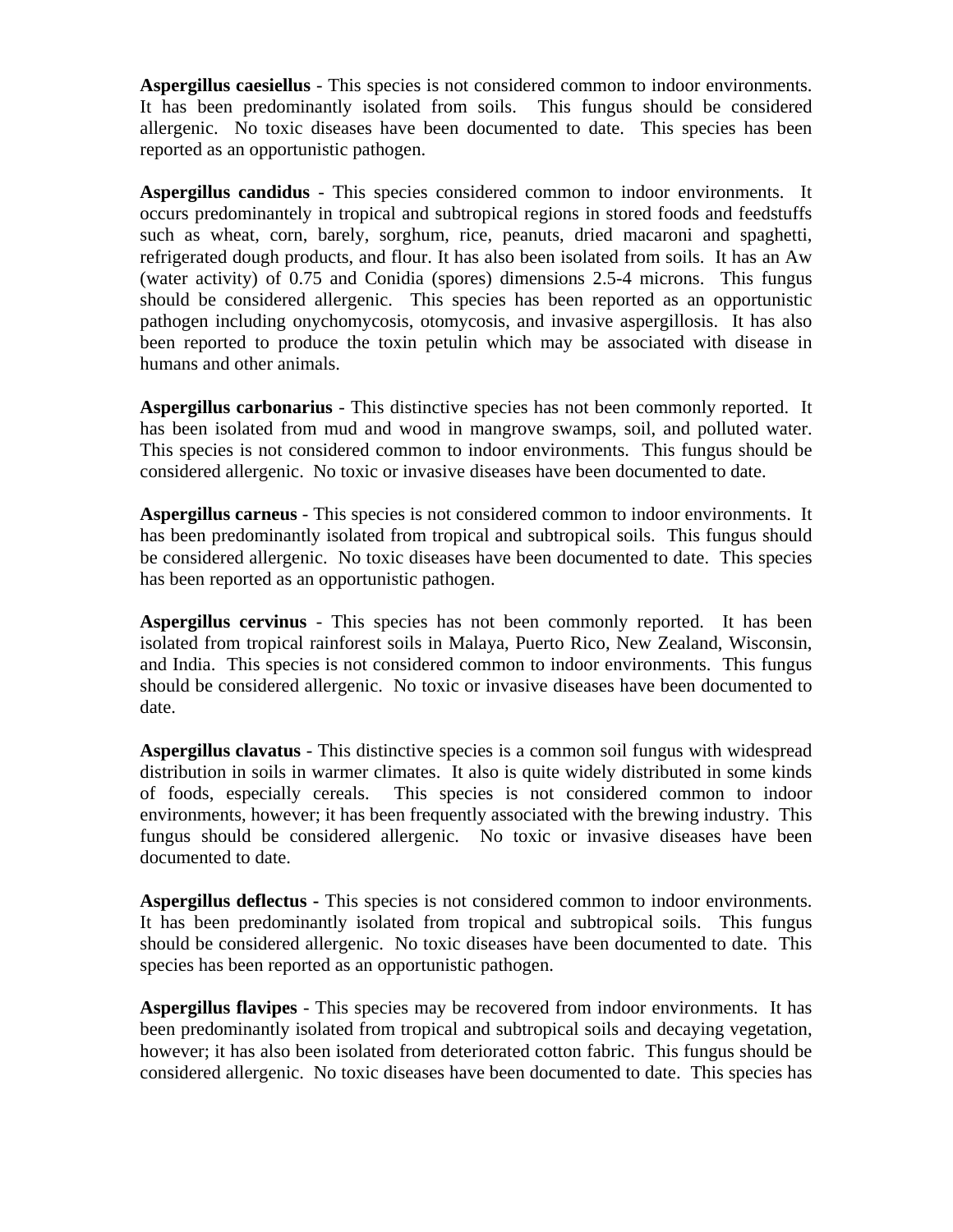been reported as an opportunistic pathogen associated with cutaneous aspergillosis and osteomyelitis.

**Aspergillus flavus** - This species may be recovered from the indoor environment. It has worldwide distribution but is predominantly a tropical to subtropical fungus apparently more common in cultivated than uncultivated soil. It colonizes on decaying vegetation, crop seeds and many other substrates. It grows on moldy corn and peanuts and can also be found in other foods and dairy products. It has been reported in water damaged carpets. It has also been reported as an insect and animal pathogen. This fungus has an Aw (water activity) of 0.78. and conidia (spores) dimensions 3-6 microns or 3-5 microns. This fungus should be considered allergenic. Its presence has been associated with reports of asthma. Approximately 50% of the strains are capable of producing a group of mycotoxins - in the aflatoxin group. Aflatoxins are known animal carcinogen. There is limited evidence to suggest that this toxin is also a human carcinogen. The production of the fungal toxin is dependent on the growth conditions and on the substrate used as a food source. The toxin is poisonous to humans by ingestion and may directly affect the liver. Experiments have indicated that it is teratogenic and mutagenic. This fungus may also result in disease via inhalation and is associated with aspergillosis of the lungs and/or disseminated aspergillosis. This fungus is occasionally identified as the cause of corneal, otomycotic, and nasoorbital infections.

**Aspergillus foetidus** - This species is not commonly reported from nature and is not considered common to indoor environments. It has been used in several industrial processes including koji for shochu and enzyme production. This fungus should be considered allergenic. No toxic or invasive diseases have been documented to date.

**Aspergillus fumigatus** - This species may be recovered from the indoor environment. It has worldwide distribution and grows over a wide range of temperatures. It has been recovered from soils, plants, seeds, sludge, wood chips, compost, cotton, and penguin excreta. It is commonly found outdoors in compost piles with temperatures higher than 40 degrees C, in mild to warm soils and on cereals. This fungus has an Aw (water activity) of 0.82 with an optimum  $> 0.97$ . Conidia (spores) have dimensions of 2-3.5 microns. This fungus should be considered allergenic, however; it should be considered as a principle cause for both invasive and allergic aspergillosis. This organisms will particularly affect individuals who are immune compromised. It is considered a true human pathogen. No toxic diseases have been documented to date.

**Aspergillus japonicus** - This species is not commonly reported from nature and is not considered common to indoor environments. It has been isolated from subtropical and tropical soils and also submerged organic debris. This fungus should be considered allergenic. No toxic or invasive diseases have been documented to date.

**Aspergillus kanagawaensis** - This species is not commonly reported from nature and is not considered common to indoor environments. It has been isolated from soils in hemlock and jack pine forest in Wisconsin. Has also been isolated from soils in Japan. This fungus should be considered allergenic. No toxic or invasive diseases have been documented to date.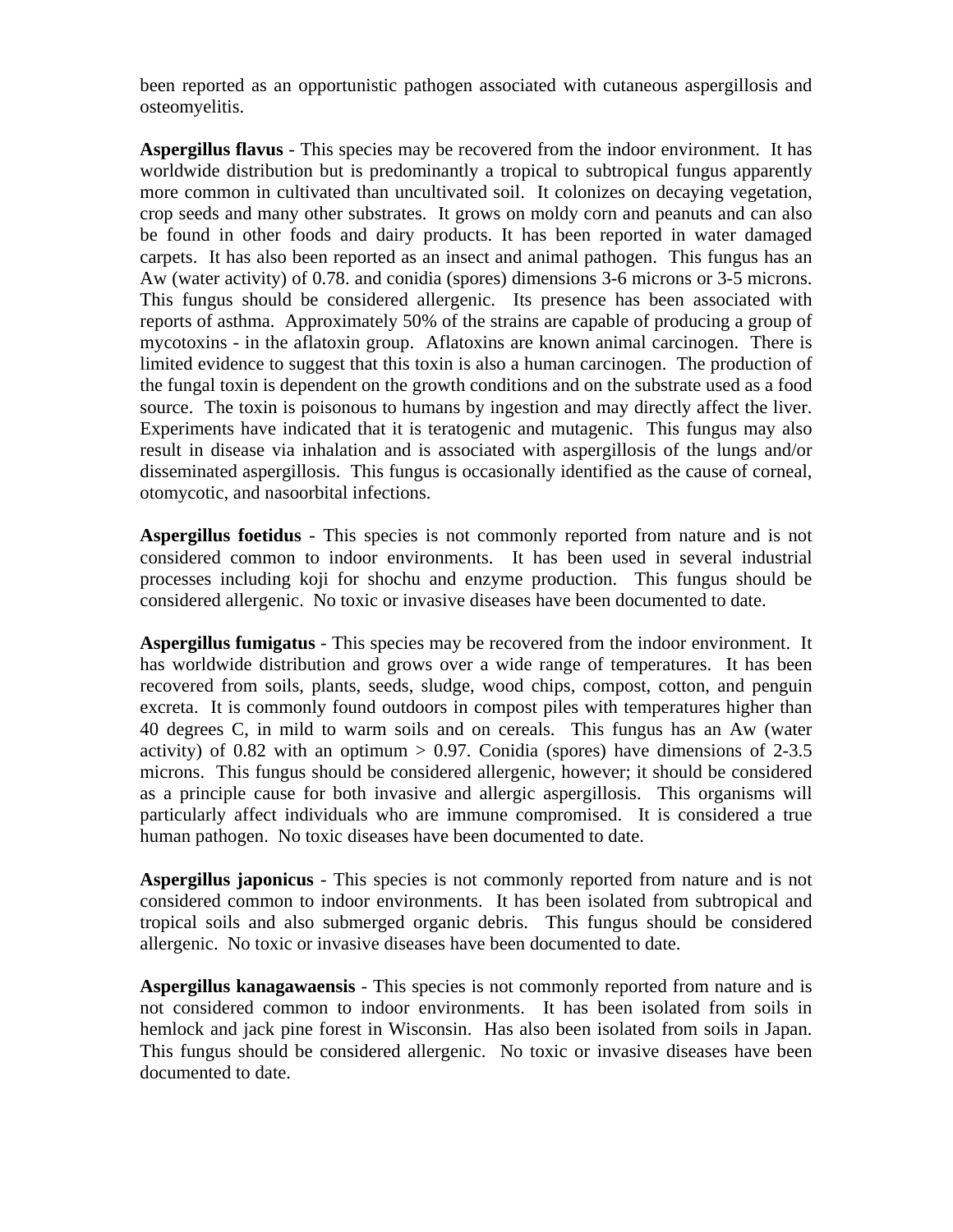**Aspergillus glaucus** - This species may be recovered from the indoor environment. It has widespread distribution in subtropical regions. It has been recovered in nature from soils and on plants. This fungus can grow at low moisture levels and has also been isolated from grains, sugary food products, meat, wool, dried foods, and leather. It has been reported as a common outdoor fungus in the winter. The conidia (spores) for this fungus have dimensions of 5-6.5 microns and is the imperfect stage of the ascomycetous fungus Eurotium sp. It is reported to be allergenic. This species is only occasionally pathogenic and has been associated with sinusitis, otitis, cerebral, orofacial, and pulmonary infections. No toxic diseases have been documented to date.

**Aspergillus nidulans** - This species is not considered common to indoor environments. It has been frequently isolated from tropical and subtropical soils but less frequently from other areas. This fungus has an Aw (water activity) of 0.78 with conidia (spores) having dimensions of 2-4 microns. It is reported to be allergenic. This species has been reported in a variety of animal and human infections including invasive and systemic disease including aspergillosis of the lungs and/or disseminated aspergillosis. It can produce the mycotoxin sterigmatocysti that has been shown to produce liver and kidney damage in lab animals.

**Aspergillus niger** - This species is considered common to indoor environments. It is widespread in the soil and on plants and is also considered a common contaminant of foods. It has a musty odor. It is commonly found in the environment on textiles, in soils, grains, fruits and vegetables isolated from tropical and subtropical soils but less frequently from other areas. This fungus has an Aw (water activity) of 0.77 with an optimum  $> 0.97$ . Conidia (spores) have dimensions of 3.5 - 5 microns or 4 to 5 microns. It is reported to be allergenic. It is common in secondary organisms following bacterial otitis and is more commonly being implicated in pulmonary disease in immunocompromised hosts. It has also been reported to cause skin infections.

**Aspergillus niveus** - This species is not considered common to indoor environments. It has been predominantly isolated from soils and appears to be widely distributed. This fungus should be considered allergenic. No toxic or invasive diseases have been documented to date.

**Aspergillus ochraceus** - This species is considered common to indoor environments. It is widespread in cultivated soils, but has also been documented in uncultivated soils, grains, and salted food products. It is not usually associated with decaying vegetation. This fungus has an Aw (water activity) of 0.77 with conidia (spores) having dimensions of 2.5 - 3 microns. It is reported to be allergenic. It has not been reported as causing any invasive disease to date. This fungus can also produce ochratoxin A, which may produce ochratoxicosis in humans. This is also known as Balkan nephropathy, a disorder that affects the kidneys. The toxin is produced at optimum growth conditions at 25 degrees C and high moisture conditions. The ochratoxin may also be produced by other Aspergillus sp. and Penicillium sp. Other toxins which can be produced by this fungus include penicillic acid, xanthomegnin and viomellein. These are all reported to be kidney and liver toxins.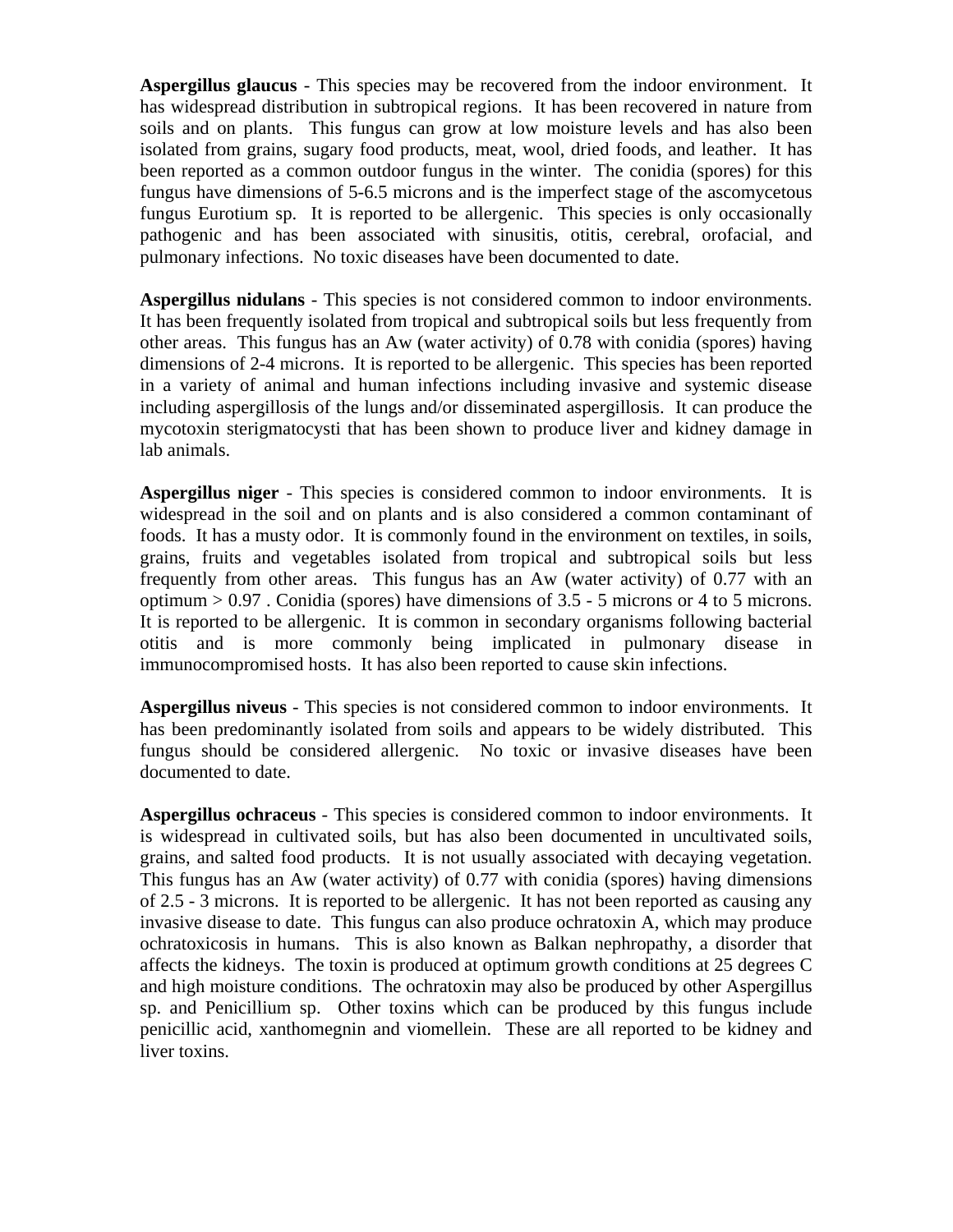**Aspergillus oryzae** - This species may be considered common to some indoor environments. It has been predominantly isolated from soils, vegetative plant parts, seeds, and cotton fabrics. It is also used in food fermentations, in the production of saki, shoyu, miso, and soy sauce, and as a source of industrial enzymes. This fungus should be considered allergenic. No toxic or invasive diseases have been documented to date.

**Aspergillus ostianus** - This species is not considered common to indoor environments. It has been isolated from animal feed, chicory seed, and gram seed storage. This fungus should be considered allergenic. No toxic or invasive diseases have been documented to date.

**Aspergillus paradoxus** - This species is considered a very uncommon species that is not considered typical of indoor environments. It has been isolated from opossum dung and soil. This fungus should be considered allergenic. No toxic or invasive diseases have been documented to date.

**Aspergillus parasiticus** - This species is not considered common to indoor environments. It has been isolated from cultivated soils. Lack of reported isolations may be due in part to the failure of investigators to differentiate A. parasiticus from A. flavus. It has been isolated more frequently from seeds, other plants, and insects. This fungus should be considered allergenic. No invasive diseases have been documented to date. Some strains are capable of producing a group of mycotoxins - in the aflatoxin group. Aflatoxins are known animal carcinogen. There is limited evidence to suggest that this toxin is a human carcinogen. The toxin is poisonous to humans by ingestion. Experiments have indicated that it is teratogenic and mutagenic. It is toxic to the liver. The production of the fungal toxin is dependent on the growth conditions and on the substrate used as a food source.

**Aspergillus penicilloides** - This species is not generally considered common to indoor environments, however; this may be related to its xerophyilic nature (can grow in areas with low water activity) and that it grows very poorly on usual laboratory media. Therefore, it may often be overlooked in typical investigations. Reports in the literature are quite rare, however, if suitable media are used, the species can be recovered in large numbers from a variety of dried foods, house dust, spices, and cereals. This fungus should be considered allergenic. It has also been reported as an opportunistic pathogen. No toxic diseases have been documented to date.

**Aspergillus puniceus** - This species is not commonly reported from nature and is not considered common to indoor environments. It has been isolated from soils. This fungus should be considered allergenic. No toxic or invasive diseases have been documented to date.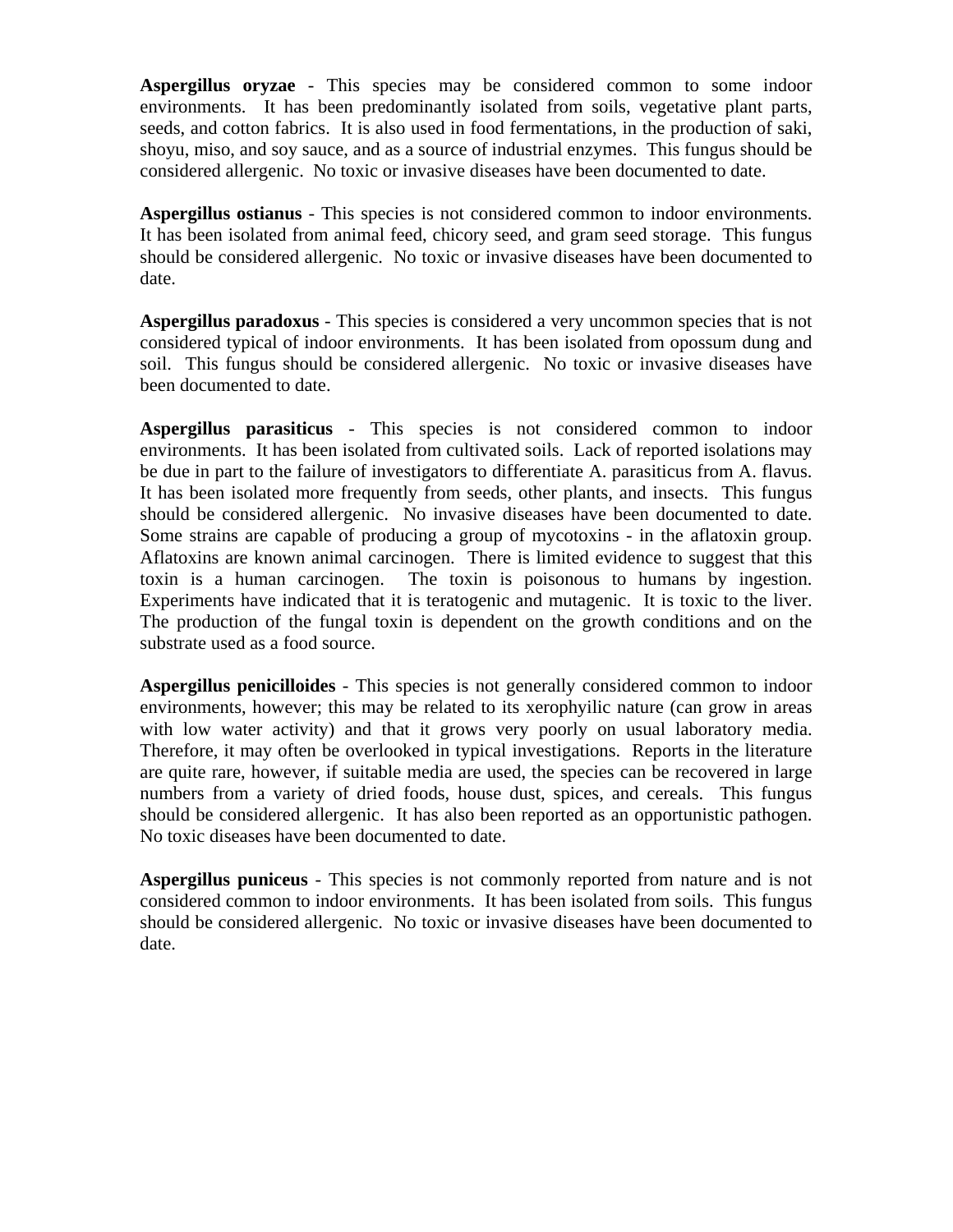**Aspergillus restrictus** - This species is not generally considered common to indoor environments, however; this may be related to its slow growing nature. Therefore, it may often be overlooked in typical investigations. It has been isolated from a variety of subtrates including soil, cotton goods and fruit juices, and from air. This fungus should be considered allergenic. It has also been reported as an opportunistic pathogen and associated with endocarditis, onychomycosis, and pulmonary aspergillosis. No toxic diseases have been documented to date.

**Aspergillus sclerotiorum** - This species is not considered common to indoor environments. It has been isolated from tropical and subtropical soils. This fungus should be considered allergenic. No toxic or invasive diseases have been documented to date.

**Aspergillus sojae** - This species is not considered common to indoor environments. To date, it has only been isolated from koji fermentations. This fungus should be considered allergenic. No toxic or invasive diseases have been documented to date.

**Aspergillus sparsis** - This species is not considered common to either outdoor or indoor environments. It has been isolated from soil. This fungus should be considered allergenic. No toxic or invasive diseases have been documented to date.

**Aspergillus sydowi** - This species has worldwide distribution. Its primary habitat is the soil, but it has been reecovered from a variety of other substrates. Found in warmer soil and in grains, straw, cotton, and decomposing vegetation. It appears to be less common in foods than A. versicolor. This fungus should be considered allergenic. This fungus is associated with aspergillosis of the lungs and/or disseminated aspergillosis otomycosis (ear infection) and onychomycosis (infection of finger or toe nails). This fungus can produce the toxins patulin and citrinin which may be associated with disease in humans and other animals.

**Aspergillus tamarii** - This species is not considered common to both outdoor or indoor environments. It was originally isolated from tamari sauce. It is fairly common soil fungus and has been isolated from seeds of various crops and other substrates. This fungus should be considered allergenic. No toxic or invasive diseases have been documented to date.

**Aspergillus terreus** - This fungus has worldwide distribution in soils, but is more abundant in tropical and subtropical regions rather than temperate regions. It is also common in cultivated soils and forests than grasslands. It is common in stored crops and has been isolated from other foodstuffs. It should be considered allergenic. Invasive bronchopulmonary aspergillosis, onychomycosis, cutaneous, ophthalmic, and disseminated mycosis have been documented. No toxic or invasive diseases have been documented to date.

**Aspergillus unguis** - This species is not considered common but have been isolated from a variety of substrates including man, shoe leather, and sesame seeds. This fungus should be considered allergenic. No toxic or invasive diseases have been documented to date.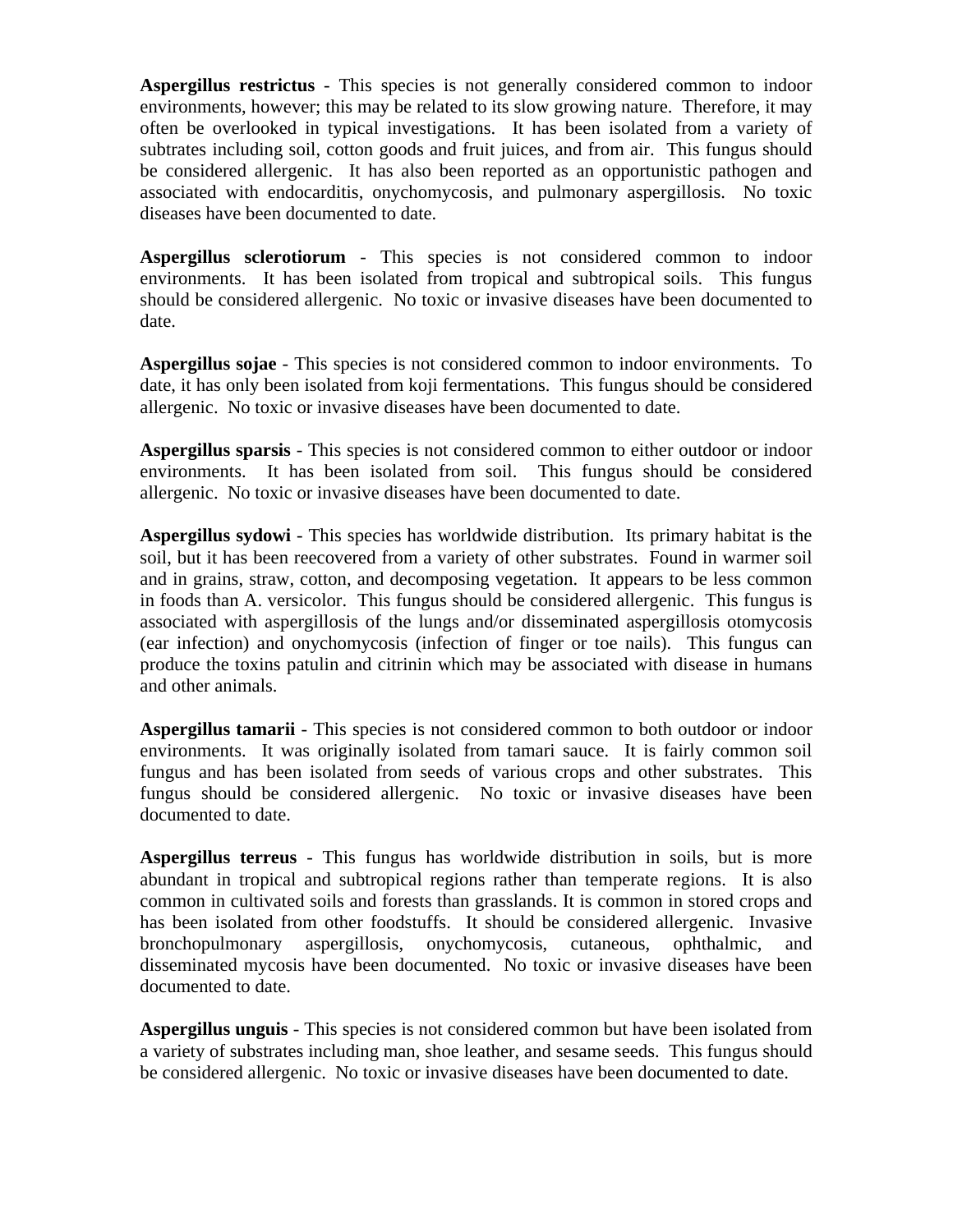**Aspergillus ustus** - This species is not considered common in habitats other than tropical or subtropical soils. This fungus should be considered allergenic. This species is only occasionally pathogenic and has been associated with otitis media, burns, and disseminated infections. No toxic diseases have been documented to date.

**Aspergillus versicolor** - This is a widely distributed fungus commonly found in soil, hay, cotton, dairy products, dried cereals, nuts, and especially spices. It is often considered to be one of the most widely distributed species of Aspergillus. This fungus should be considered allergenic. This species is pathogenic and has been associated with onychomycosis and invasive aspergillosis. It can produce a mycotoxin sterigmatocystin and cyclopiaxonic acid. These toxins can cause diarrhea and upset stomach. It is also reported to be a kidney and liver carcinogen.

**Aspergillus wentii** - This species is considered common with its main distribution in tropical or subtropical soils. It has also been isolated from plant litter and seeds. This fungus should be considered allergenic. This species is only occasionally pathogenic and has been associated with otitis media, burns, and disseminated infections. No toxic diseases have been documented to date.

**Aureobasidium pullulans**- A cosmopolitan fungus with the main habitat apparently on the aerial parts of plants. Frequently found in moist environments. This fungus should be considered allergenic. This species has been associated with deratitis, peritonitis, pulmaonary infection, and invasive disease in AIDS patients. Probably aquired by traumatic implantation. May be recovered as a contaminant from human cutaneous sites. No toxic diseases have been documented to date.

#### *B*

**Basidiomycetes** - One of the major classes of fungal organisms. This class contains the mushrooms, shelf fungi, puffballs, and a variety of other macrofungi. It is extremely difficult to identify a specific genera of mushrooms by using standard culture plate techniques. Some basidiomycete spores can be identified by spore morphology, however; some care should be exercised with regard to specific identification. Many basidiomycete spores are reported to be allergenic.

**Basidiobolus** - Has been isolated from decaying plants, soil, and from the fecal materials of frogs, reptiles, fish, and bats. The relationship of these organisms to human occupied spaces potentiallly suggests a common present of this genera of fungi in the indoor environments. Should be considered allergenic. Basidiobolus ranarum rarely causes disease, but has prinicipally been involved with trunk and extremity infection of children in tropical countries. No toxic diseases have been documented to date.

**Beauveria** - Widespread in the soil with various species being parasites of insects, the most notable geing Beauveria bassiana which affects the silkworm. Not considered to be common to indoor environments. Should be considered allergenic. Reported to cause mycotic keratitis and occasional pulmonary infections. No toxic diseases have been documented to date.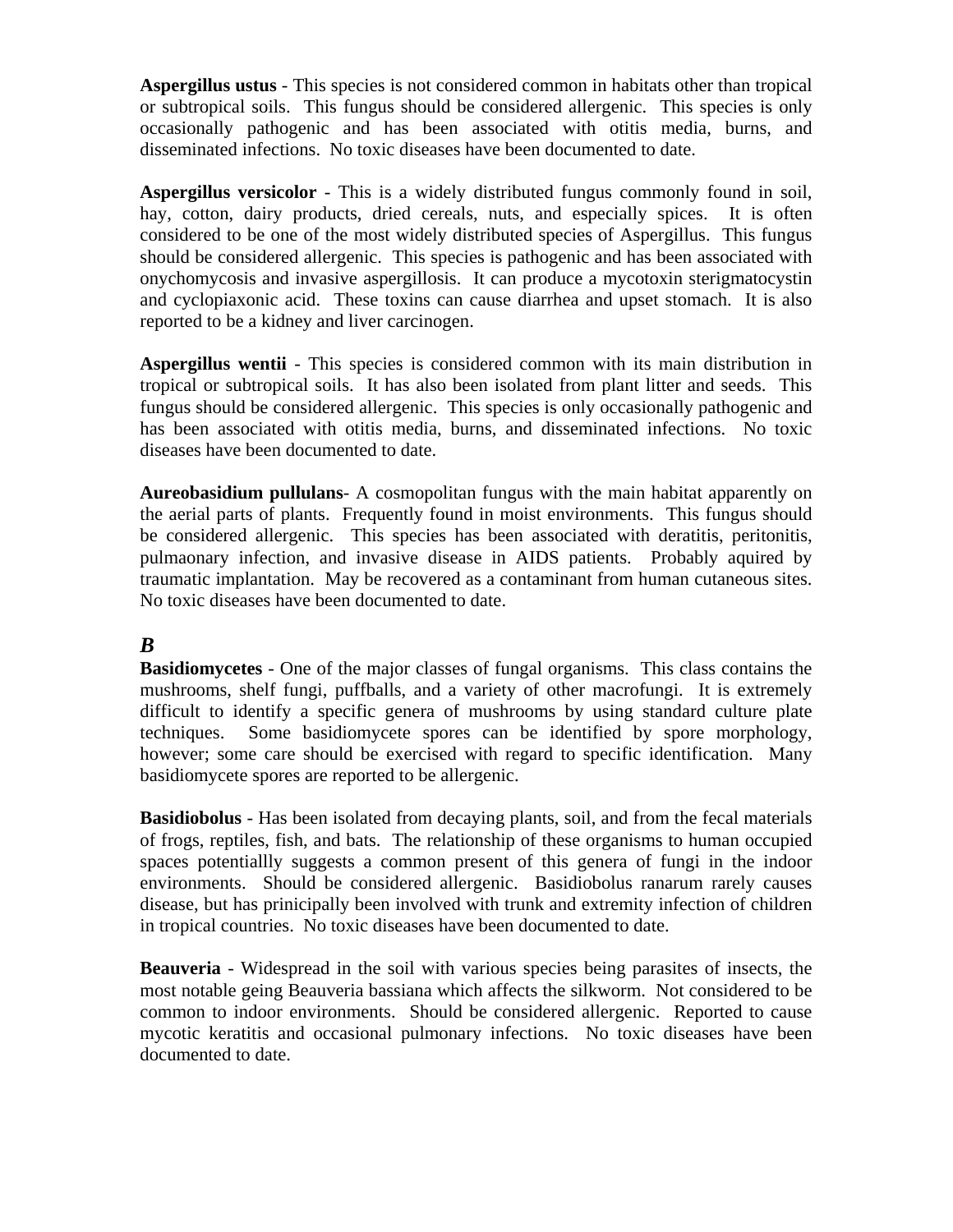**Bipolaris sp.** - A widespread fungus that is most frequently associated with grasses, plant material, decaying food, and soil. It is common to both indoor and outdoor environments. Older obsolete names include Drechslera and Helminthosporium. This fungus produces large spores which would be expected to be deposited in the upper respiratory tract. Various species of this fungus can produce the mycotoxin sterigmatocystin which has been shown to produce liver and kidney damage when ingested by laboratory animals.

**Bipolaris australiensis** - A widespread fungus that is most frequently associated with grasses, plant material, and soil. Should be considered allergenic. Has also been reported as an infrequent agent of phaeohyphomycosis, particularly fungal sinusitis. It can occasionally cause a corneal infection of the eye.

**Bipolaris cynodontis.** - A widespread fungus that is most frequently associated with bermuda grass. Recoveries have been made from human sinus and eyes, however; its exact role as a etiological agent remain unclear.

**Bipolaris hawaiiensis** - A widespread fungus that is most frequently associated with grasses, plant material, and soil. Should be considered allergenic. Common etiologic agent in fungal sinusitis. Also reported cases of pulmonary and cerebral disease, menigoencephalitis, and endophthalmitis. This organisms appears to be extremely agressive in some settings, possibly neutrotropic.

**Bipolaris spicifera** - A widespread fungus that is most frequently associated with grasses and plant material, and soil. Should be considered allergenic. Common etiologic agent in fungal sinusitis. Also been reported as an agent of phaeohyphomycosis, particularly fungal sinusitis. Disease also includes endocarditis, keratitis, osteomyelitis, peritonitis, and meningoencephalitis. This is the most common Bipolaris species implicated in human disease.

**Blastomyces sp**. - Blastomyces dermatitidis- Rare environmental isolates have been found in moist soil with high organic content. Important human pathogen. It is a thermally dimorphic fungus which has filamentous fungus when grown at 25 degrees C and a yeast form at 37 degrees C. Causes Blastomycosis in humans and animals involving pulmonary invasion, followed by cutaneous, osteoarticular and genitourinary disease. No toxic diseases have been documented to date.

**Blastoschizomyces sp.** - Blastoschizomyces capitatus found in the soil, beach sand, as a normal flora of the skin, respiratory and digestive tracts of humans. Invasive and disseminated infections have been reported in immunocompromised patients. Cases of encephalitis and osteomyelitis have also been reported. No toxic diseases have been documented to date.

**Botrytis sp.** - It is parasitic on plants, vegetables, and soft fruits but may also be found in soil. Reported to be allergenic. No toxic or invasive diseases have been documented to date.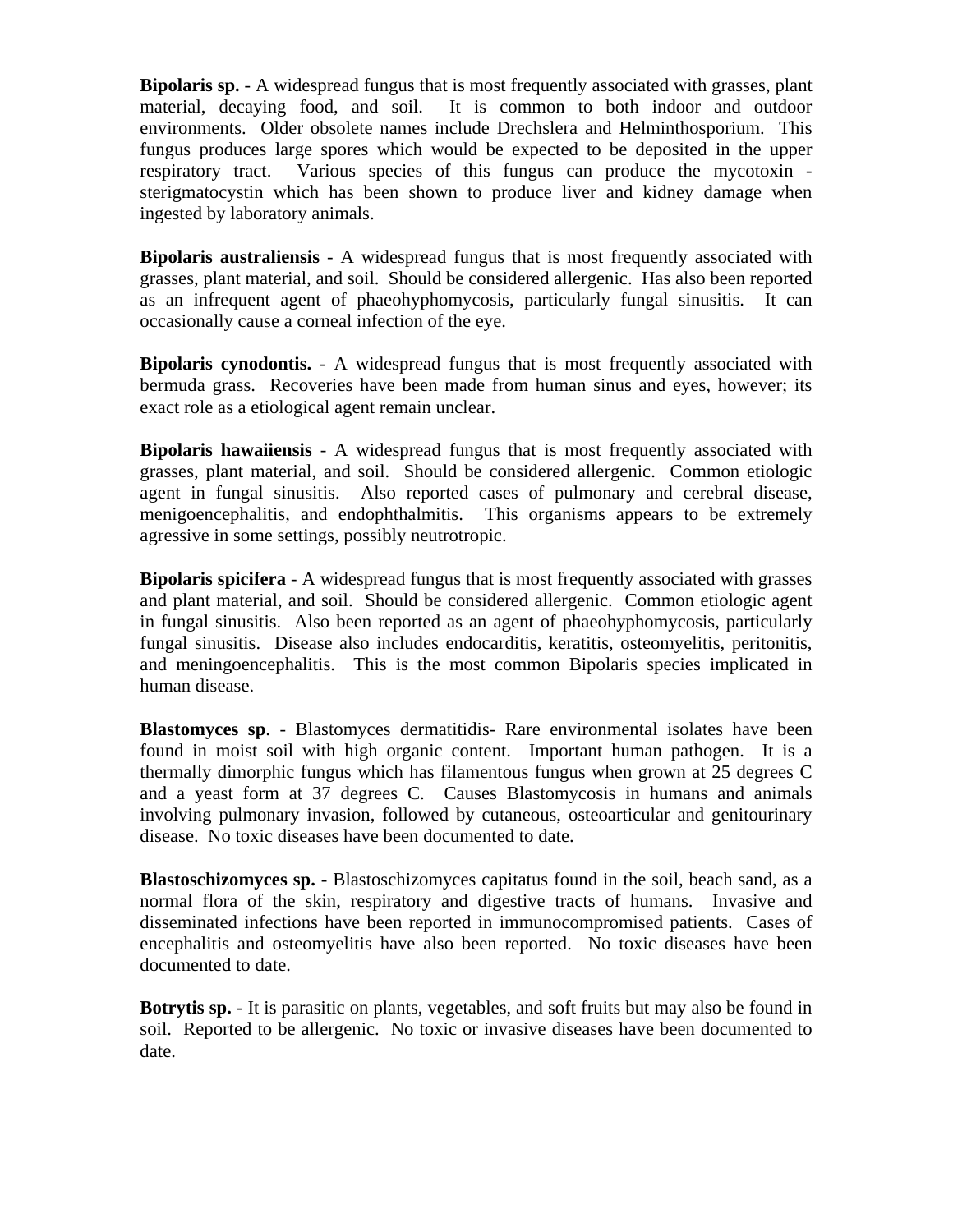#### $\overline{C}$

**Candida sp.** - This genus contains a variety of organisms that have been isolated from the environment, as well as human skin and mucous membranes.

**Candida albicans** - Found in animals and in man. Has been isolated from the skin and mucosa of man, but has also been recovered from leaves, flowers, water, and soil. Reported to be allergenic. A common cause of superficial infection, oral and vaginal infection, sepsis, and disseminated disease. Cells from the organism are usually not airborne and are considered to be a normal component of the flora of mouth and other mucous membranes in the body. Thrush and other diseases caused by Candida albicans usually occur after prolonged treatment with antibiotics or steroids. No toxic diseases have been documented to date.

**Candida ciferrii** - Found in soils. Considered to be allergenic. A common cause of superficial infection isolated from ears, skin, nails, and eyes. No toxic diseases have been documented to date.

**Candida glabrata** - Found associated with man, mammals, birds, fruit juices, and insects. Considered to be allergenic. Implicated in sepsis, persistent urinary tract infections, and refracatory vaginitis. A major emerging pathogen in nosocomial disease. No toxic diseases have been documented to date.

**Candida guilliermondii** - Found associated with man and other mammals, brewery products, vegetation, and insects. Considered to be allergenic. Implicated in sepsis, urinary tract infections, respiratory speciments, brain abscesses, skin and nail cultures. No toxic diseases have been documented to date.

**Candida kefyr** - Found in grains, dairy products, man and other mammals. Considered to be allergenic. Rare cause of human mycoses. May cause blood sepsis, invasive disease, and vaginitis, and urinary tract infections. No toxic diseases have been documented to date.

**Candida krusei** - Found in air samples, dairy products, soil, man and other mammals. Considered to be allergenic. Involved in sepsis and disseminated, invasive disease, includingendocarditis, peritonitis, vaginitis, and urinary tract infections. No toxic diseases have been documented to date.

**Candida lambica** - Found in dairy products, fruit juice, water, birds, and man. Considered to be allergenic.

**Candida lipolytica** - Found in man and other mammals, corn, olives, and hydrocarbons. Considered to be allergenic. Implicated in sepsis, thrombophlebitis, and chronic sinusitis. No toxic diseases have been documented to date.

**Candida lusitaniae** - Found in man and other mammals, birds, citris fruits, and pears. Considered to be allergenic. Implicated in sepsis, especially in immunocompromised patients with underlying malignancy, and urinary tract infection. No toxic diseases have been documented to date.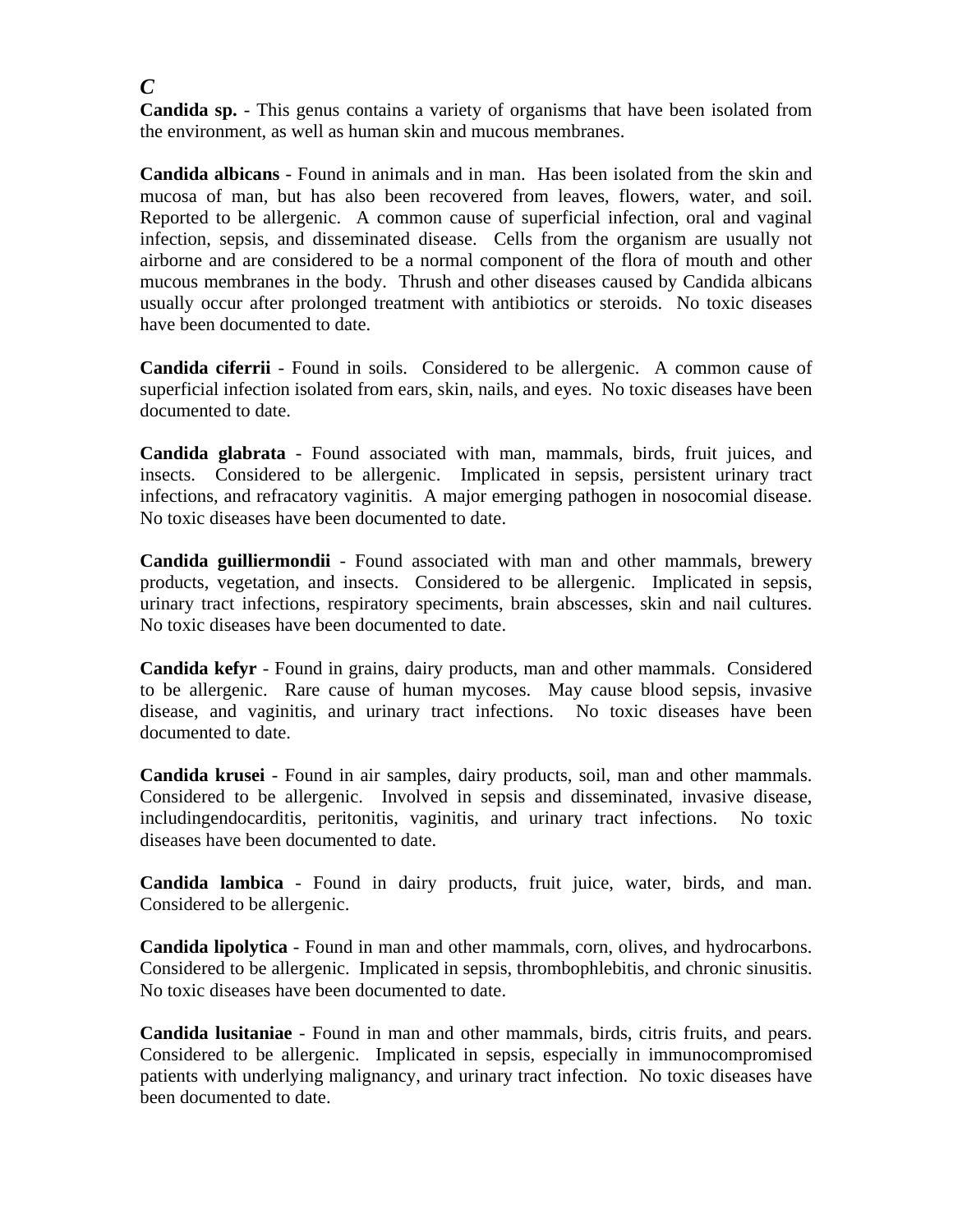**Candida parapsilosis** - Found in man and other mammals, tea, fruit juices, and water. Considered to be allergenic. Implicated in sepsis. Associated with burn infections and endocarditis. No toxic diseases have been documented to date.

**Candida rugosa** - Found in dairy products, feces, seawater, and insects. Considered to be allergenic. Implicated in sepsis. Implicated in fungemia, burn infection, and glandular infections in cattle. No toxic diseases have been documented to date.

**Candida tropicalis** - Found in humans and other mammals, fruit, and water. Considered to be allergenic. Considered a true pathogen of immunocompromised hosts. Implicated in sepsis, wound infections, neonatal infections, and disseminated deep tissue infections. No toxic diseases have been documented to date.

**Candida zeylanoides** - Found in humans, soil, meat, fish, and water. Considered to be allergenic. Implicated in sepsis, endocarditis, fungal arthritis, skin and nail infections. No toxic diseases have been documented to date.

**Cephalosporium sp.** - See Acremonium sp.

**Chaetomium sp**. - Large ascomycetous fungus producing perithecia. It is found on a variety of substrates containing cellulose including paper and plant compost. It can be readily found on the damp or water damaged paper in sheetrock.

**Chaetomium atrobrunneum** - This fungus is found in the soil, air, and on plant debris. Should be considered as allergenic. Has been implicated in fatal systemic mycoses. The thermophilic, neurotropic nature of this organisms suggests it is a potentially agressive pathogen. No toxic diseases have been documented to date.

**Chaetomium globosum** - This fungus is found in the soil, air and on plant debris. Should be considered as allergenic. Is considered an agent of onychomycosis, peritonitis, and cutaneous lesions. Has been implicated in fatal systemic mycoses. No toxic diseases have been documented to date.

**Chaetomium strumarium** - This fungus is common in warm soil and on plant debris. Should be considered as allergenic. Has been implicated in fatal brain abscesses in drug abusers. No toxic diseases have been documented to date.

**Chrysosporium spp**. - Widespread, common in the soil and on plants. Rare agents of onychomycosis, skin lesions, endocarditis, and uncommon agents of the pulmonary mycosis adiaspiromycosis. No toxic diseases have been documented to date.

**Cladophialophora spp.** - Widespread, common in the soil and on plant debris. C. bantiana has been reported as a neurotropic agent causing cerebral phaeohyphomycosis in the form of brain abscesses. Skin lesions have also been reported. The organisms has also been recovered from pulmonary sites. C. boppii has been associated with skin lesions and a possible cause of chromoblastomycosis. C. carrionii is almost exclusively associated with chromoblastomycosis, which is generally restricted to subtropical areas.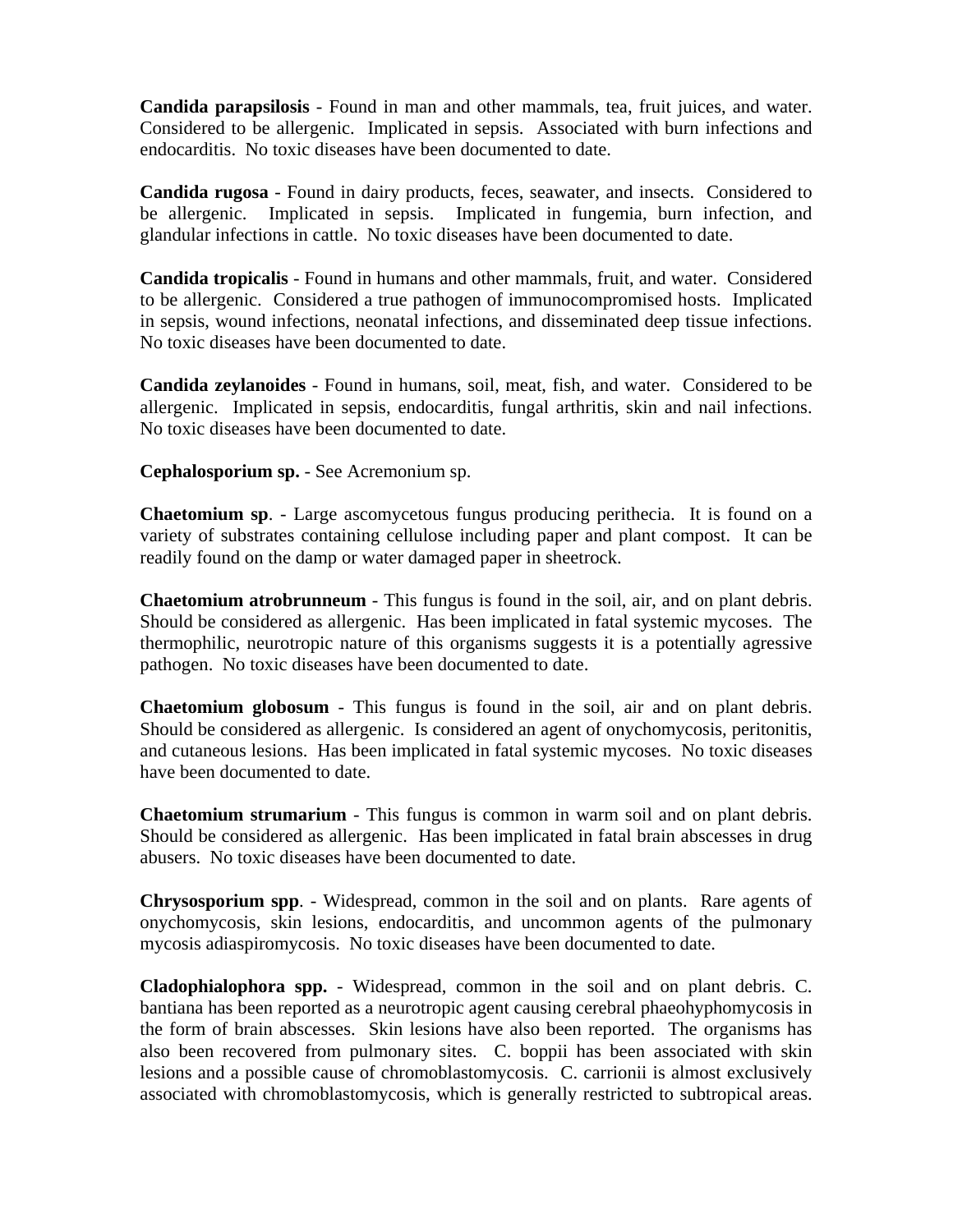Most patients have had long-term soil exposure with repeated trauma and tissue injuries to the feet and legs. No toxic diseases have been documented to date.

**Cladosporium sp**. (Hormodendrum sp.) - Aw (water activity) in the range of 0.84 to 0.88. Most commonly identified outdoor fungus. The outdoor numbers are reduced in the winter. The numbers are often high in the summer. Often found indoors in numbers less than outdoor numbers. It is a common allergen. Indoor Cladosporium sp. may be different than the species identified outdoors. It is commonly found on the surface of fiberglass duct liner in the interior of supply ducts. A wide variety of plants are food sources for this fungus. It is found on dead plants, woody plants, food, straw, soil, paint and textiles. It can cause mycosis. Produces greater than 10 antigens. Antigens in commercial extracts are of variable quality and may degrade within weeks of preparation. Common cause of extrinsic asthma (immediate-type hypersensitivity: type I). Acute symptoms include edema and bronchiospasms, chronic cases may develop pulmonary emphysema.

**Cladosporium cladosporioides** - Widespread distribution. Together with C. herbarum compose the most common species on dead organic matter and in the air. It is found on dead plants, woody plants, food, straw, soil, paint and textiles. Reported allergen. Has been implicated in pulmonary and cutaneous infections, possible sinus infection, mixed disseminated infections. No toxic diseases have been documented to date.

**Cladosporium herbarum** - Widespread distribution. Together with C. cladosporioides compose the most common species on dead organic matter and in the air. It is found on dead plants, woody plants, food, straw, soil, paint, and textiles. Reported allergen. Has been implicated in cutaneous infections and keatitis. No toxic diseases have been documented to date.

**Cladosporium macrocarpum** - Common species on dead organic matter and in the air. It is found on dead plants, woody plants, food, straw, soil, paint, and textiles. Reported allergen. No toxic or invasive diseases have been documented to date.

**Cladosporium sphaerospermum** - Worldwide distribution. Considered a secondary invader of plants, textiles, food and is common to the soil, and air. Reported allergen. Implicated in skin lesions, corneal ulcer, and onychomycosis.

**Cladosporium fulvum** (Fulvia fulva) - Conidia (spores) dimensions 12-47 x 4-10 microns. It is found on the leaves of tomatoes.

**Cryptostroma corticale** - Conidia (spores) dimensions 4-6.5 x 3.5-4 microns. Found on the bark of maple and sycamore trees and on stored logs.

**Conidobolus sp**. - Can cause a chronic inflammatory disease of the nasal mucosa (entomophthoromycosis).

**Cunninghamella sp**. - Can cause disseminated and pulmonary infections in immune compromised hosts.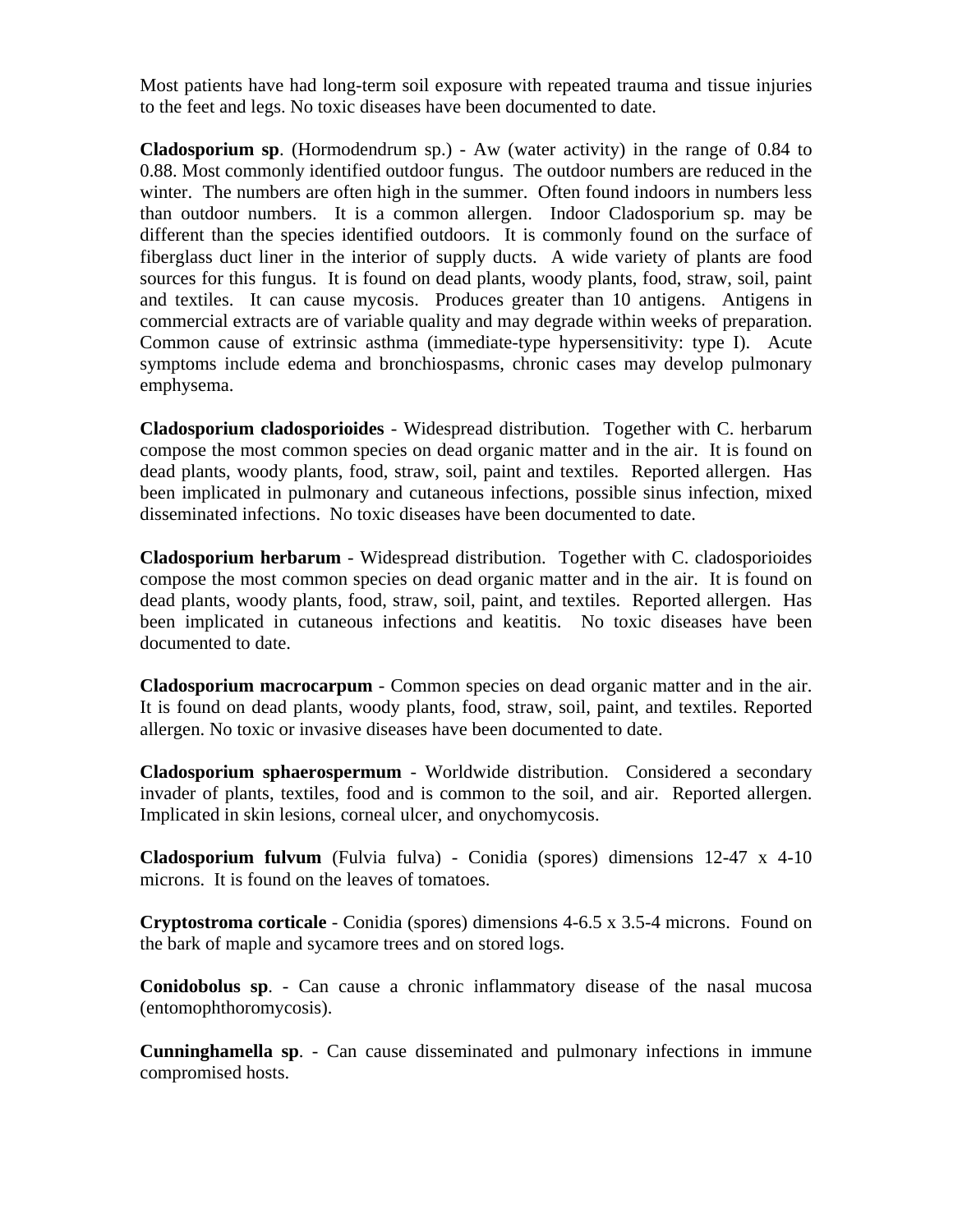**Curvularia sp**. - Reported to be allergenic. It may cause corneal infections, mycetoma and infections in immune compromised hosts.

# *D*

**Dreschlera sp.** - Conidia (spores) dimensions 40-120 x 17-28 microns. Found on grasses, grains and decaying food. It can occasionally cause a corneal infection of the eye.

### *E*

**Emericella nidulans** - A ubiquitous soil fungus. Most often isolated from tropical and subtropical climates. Perfect stage of Aspergillus nidulans. This fungus should be considered allergenic. No toxic or invasive diseases have been reported to date.

**Emericella quadrillineata**- A ubiquitous soil fungus. Most often isolated from tropical and subtropical climates. Perfect stage of Aspergillus tetrazonus. This fungus should be considered allergenic. No toxic or invasive diseases have been reported to date.

**Emericella rugulosa-** A relatively uncommon species most commonly isolated from soil. Perfect stage of Aspergillus rugulovalvus. This fungus should be considered allergenic. No toxic or invasive diseases have been reported to date.

**Epicoccum sp.** - Conidia (spores) dimensions 15-25 microns. A common allergen. It is found in plants, soil, grains, textiles, and paper products.

**Epidermophyton sp**. - Can cause infections of skin and nails.

**Eurotium amstelodami** - This fungus is frequently encountered in tropical and subtropical regions. It is frequently reported from soils and dried or concentrated food products. It is the perfect stage of Aspergillus amstelodami. This fungus should be considered allergenic. No toxic or invasive diseases have been reported to date.

**Eurotium chevalieri** - This fungus is frequently encountered in tropical and subtropical regions. It is frequently reported from soils and dried or concentrated food products, leather goods, cotton, seeds, and other dried products. The fungus is considered to be a xerophile. It is the perfect stage of Aspergillus chevalieri. This fungus should be considered allergenic. No toxic or invasive diseases have been reported to date.

**Eurotium rubrum** - This fungus is frequently encountered in tropical and subtropical regions. It is frequently reported from soils and dried or concentrated food products, leather goods, cotton, seeds, and other dried products. The fungus is considered to be a xerophile. It is the perfect stage of Aspergillus rubrobrunneus. This fungus should be considered allergenic. No toxic or invasive diseases have been reported to date.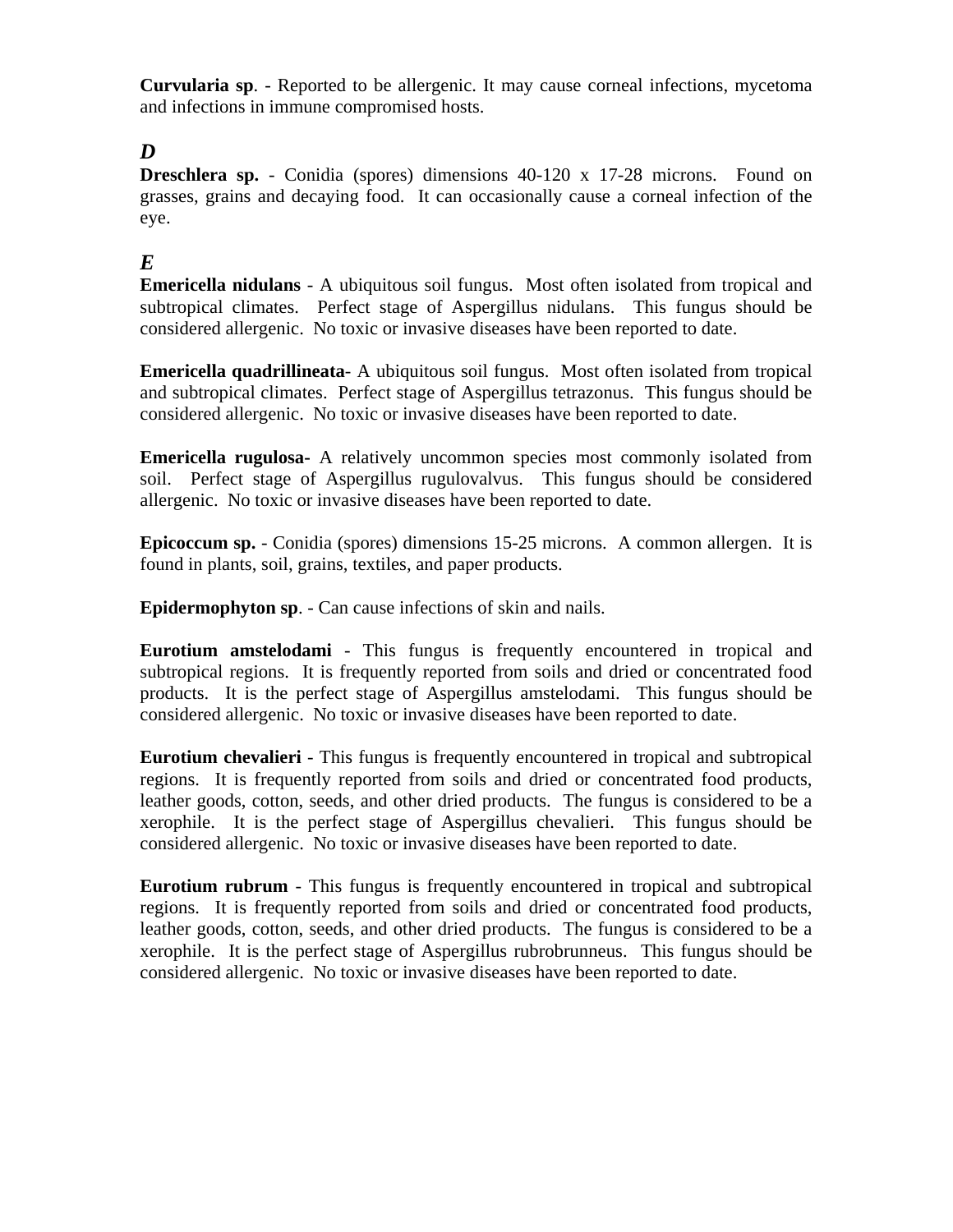#### *F*

**Fusarium solani** - Aw (water activity) 0.90. Macroconidia (spores) dimensions 27-52 x 4.4-6.8; Microconidia dimensions 8-16 x 2-4 microns. Found in plants and soils. Can produce trichothecene toxins which may be associated with disease in humans and animals.

**Fusarium sp.** - Aw (water activity) 0.90. A common soil fungus. It is found on a wide range of plants. It is often found in humidifiers. Several species in this genus can produce potent trichothecene toxins (5, 27). The trichothecene (scirpene) toxin targets the following systems: circulatory, alimentary, skin, and nervous. Produces vomitoxin on grains during unusually damp growing conditions. Symptoms may occur either through ingestion of contaminated grains or possibly inhalation of spores. The genera can produce hemorrhagic syndrome in humans (alimentary toxic aleukia). This is characterized by nausea, vomiting, diarrhea, dermatitis, and extensive internal bleeding. Reported to be allergenic. Frequently involved in eye, skin and nail infections.

# *G*

**Geotrichum sp**. - Aw (water activity) 0.90. Conidia (spores) dimensions 6-12 x 3-6 microns. Aw (water activity) 0.90. A common contaminant of grains, fruits, dairy products, paper, textiles, soil and water, and often present as part of the normal human flora. The species Geotrichum candidum can cause a secondary infection (geotrichosis) in association with tuberculosis. This rare disease can cause lesions of the skin, bronchi, mouth, lung, and intestine.

**Gliocladium sp**. - A fungus which is structurally similar to Penicillium sp. It is reported to be allergenic.

## *H*

**Helminthosporium sp.** - Reported to be allergenic.

**Histoplasma sp.** - A fungus which has filamentous growth at 25 degrees C and yeast growth at 37 degrees C. It is reported to be a human pathogen. It may be associated with birds.

**Humicula sp**. - Grow on products with a high cellulose content. These fungi are also found in soil and on plant debris.

**Hyaline Mycelia** - Sterile mycelia which is white or transparent. No fruiting structures are produced by the mycelia. Visual identification of these organisms is not possible. Often associated with allergic symptoms.

## *M*

**Microsporum sp**. - Causes ringworm in humans.

**Monilia sp**. - Reported to be allergenic. This fungus produces soft rot of tree fruits. Other members produce a red bread mold. It is infrequently involved in corneal eye infections.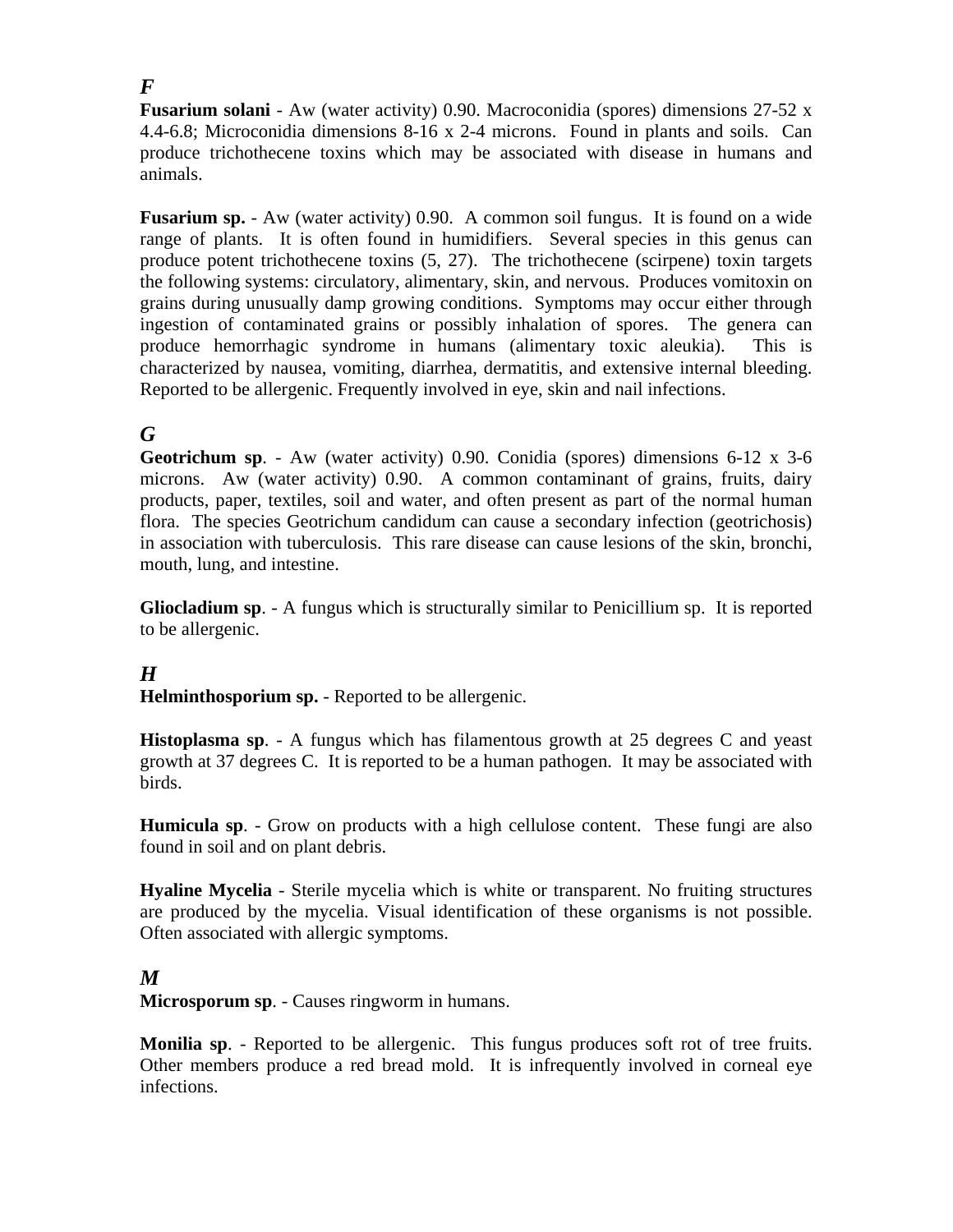**Mucor sp**. - Often found in soil, dead plant material, horse dung, fruits, and fruit juice. It is also found in leather, meat, dairy products, animal hair, and jute. A Zygomycetes fungus which may be allergenic (skin and bronchial tests) (7, 17). This organism and other Zygomycetes will grow rapidly on most fungal media. May cause mucorosis in immune compromised individuals. The sites of infection are the lung, nasal sinus, brain, eye, and skin. Infection may have multiple sites.

### *N*

**Nigrospora sp**. - Reported to be allergenic.

## *P*

**Paecilomyces sp.** - Commonly found in soil and dust, less frequently in air. P. variotii can cause paecilomycosis. Linked to wood-trimmers disease and humidifier associated illnesses. They are reported to allergenic. Some members of this genus are reported to cause pneumonia. It may produce arsine gas if growing on arsenic substrate. This can occur on wallpapers covered with paris green.

**Papulospora sp.** - This fungi is found in soil, textiles, decaying plants, manure, and paper.

**Penicillium sp.** - Aw (water activity) 0.78 - 0.88. A wide number of organisms have placed in this genera. Identification to species is difficult. Often found in aerosol samples. Commonly found in soil, food, cellulose, and grains (17, 5). It is also found in paint and compost piles. It may cause hypersensitivity pneumonitis and allergic alveolitis in susceptible individuals. It is reported to be allergenic (skin) (7, 17). It is commonly found in carpet, wallpaper, and in interior fiberglass duct insulation (NC). Some species can produce mycotoxins. Common cause of extrinsic asthma (immediate-type hypersensitivity: type I). Acute symptoms include edema and bronchiospasms, chronic cases may develop pulmonary emphysema.

**Phoma sp.** - A common indoor air allergen. It is similar to the early stages of growth of Chaetomium sp. The species are isolated from soil and associated plants (particularly potatoes). Produces pink and purple spots on painted walls (3, 17). It may have antigens which cross-react with those of Alternaria sp. It will grow on butter, paint, cement, and rubber. It may cause phaeohyphomycosis, a systematic or subcutaneous disease.

**Pithomyces sp.** - Grows on dead grass in pastures. Causes facial eczema in ruminants.

## *R*

**Rhizomucor sp**. - The Zygomycetous fungus is reported to be allergenic. It may cause mucorosis in immune compromised individuals. It occupies a biological niche similar to Mucor sp. It is often linked to occupational allergy. The sites of infection are the lung, nasal sinus, brain, eye, and skin. Infection may have multiple sites.

**Rhizopus sp.** - The Zygomycetous fungus is reported to be allergenic. It may cause mucorosis in immune compromised individuals. It occupies a biological niche similar to Mucor sp. It is often linked to occupational allergy. The sites of infection are the lung, nasal sinus, brain, eye, and skin. Infection may have multiple sites.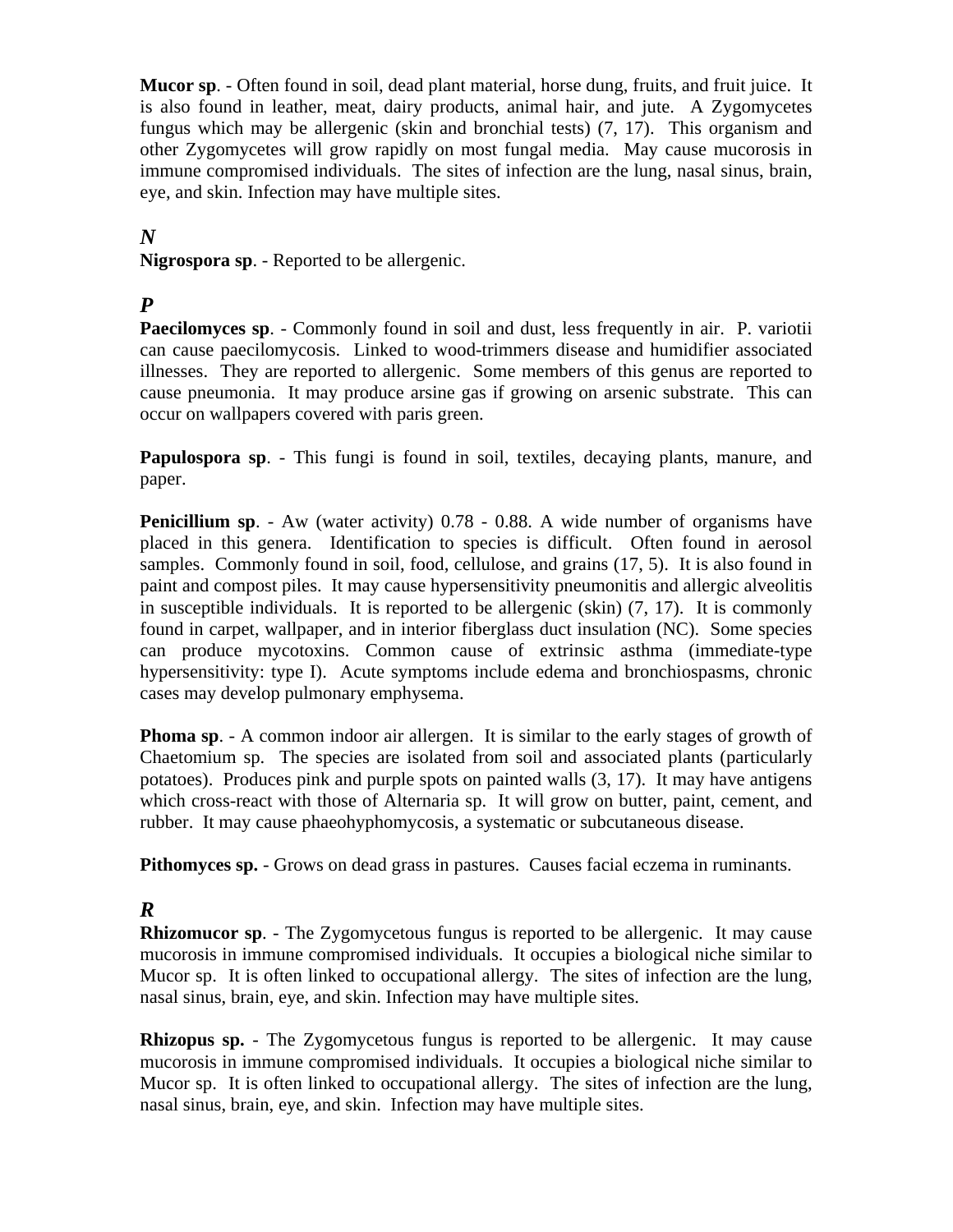**Rhodotorula sp**. - A reddish yeast typically found in moist environments such as carpeting, cooling coils, and drain pans. In some countries it is the most common yeast genus identified in indoor air. This yeast has been reported to be allergenic. Positive skin tests have been reported. It has colonized in terminally ill patients.

#### *S*

**Saccharomyces sp**. - Reported to be allergenic. Baker's Yeast.

**Scopulariopsis sp**. - It may produce arsine gas if growing on arsenic substrate. This can occur on wallpapers covered with paris green. It has been found growing on a wide variety of materials including house dust. It is associated with type III allergy.

**Serpula lacrymans** - Common cause of extrinsic asthma (immediate-type hypersensitivity: type I). Acute symptoms include edema and bronchiospasms; chronic cases may develop pulmonary emphysema.

**Sporobolomyces sp**. - Reported to be allergenic.

**Sporothrix sp.** - Can cause sporotrichosis. Usually only in populations which are immune compromised.

**Sporotrichum sp.** - Reported to be allergenic. See also Sporothrix sp. as there is some taxonomic confusion between these two genera. This genera does not cause sporotrichosis.

**Stachybotrys sp.** - Aw (water activity) - 0.94, optimum Aw (water activity) -  $>0.98$ . Several strains of this fungus (S. atra, S. chartarum and S. alternans are synonymous) may produce a trichothecene mycotoxin- Satratoxin H - which is poisonous by inhalation. The toxins are present on the fungal spores. This is a slow growing fungus on media. It does not compete well with other rapidly growing fungi. The dark colored fungi grows on building material with a high cellulose content and a low nitrogen content. Areas with relative humidity above 55% and are subject to temperature fluctuations are ideal for toxin production. Individuals with chronic exposure to the toxin produced by this fungus reported cold and flu symptoms, sore throats, diarrhea, headaches, fatigue, dermatitis, intermittent local hair loss, and generalized malaise. The toxins produced by this fungus will suppress the immune system affecting the lymphoid tissue and the bone marrow. Animals injected with the toxin from this fungus exhibited the following symptoms: necrosis and hemorrhage within the brain, thymus, spleen, intestine, lung, heart, lymph node, liver, and kidney. The mycotoxin is also reported to be a liver and kidney carcinogen. Affects by absorption of the toxin in the human lung are known as pneumomycosis. This organism is rarely found in outdoor samples. It is usually difficult to find in indoor air samples unless it is physically disturbed. The spores are in a gelatinous mass. Appropriate media for the growth of this organism will have high cellulose content and low nitrogen content. The spores will die readily after release. The dead spores are still allergenic and toxigenic. Percutaneous absorption has caused mild symptoms.